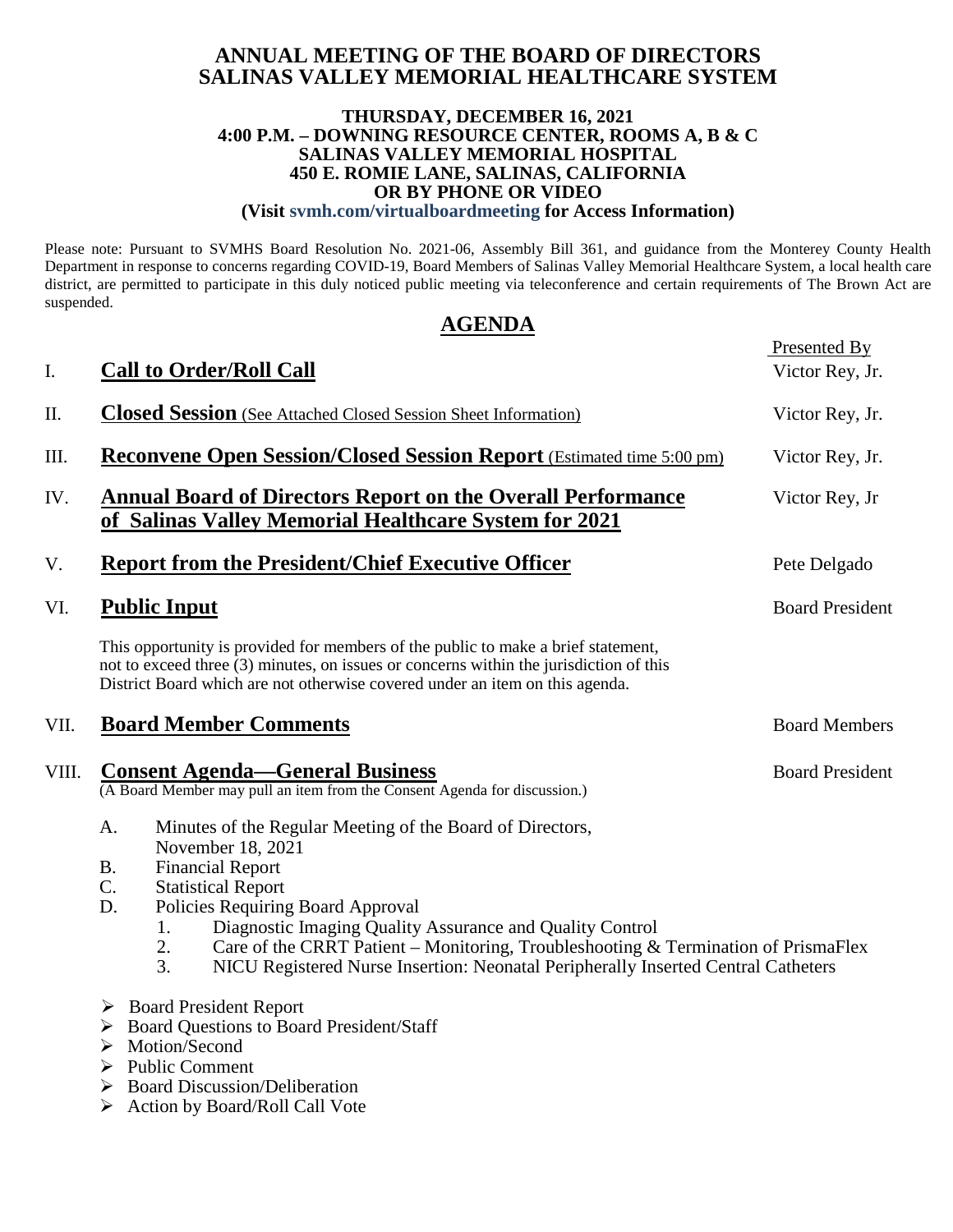## IX. **Reports on Standing and Special Committees**

December 13, 2021 Quality and Efficient Practices Committee meeting have been provided to the Board. Additional Report from Committee Chair, if any. B. **Finance Committee** - Minutes from the December 13, 2021 Finance Richard Turner Committee meeting have been provided to the Board. Seven proposed recommendations have been made to the Board. 1. Recommend Board Approval of Project Budget and Award of Contract to Otis Elevator for the SVMH Elevator Modernization Project  $\triangleright$  Committee Chair Report ▶ Board Questions to Committee Chair/Staff > Motion/Second  $\triangleright$  Public Comment  $\triangleright$  Board Discussion/Deliberation Action by Board/Roll Call Vote 2. Recommend Board Approval to Award Construction Contract to Avila Construction Company for the Monterey Bay Endoscopy Center and Monterey Bay G.I. Consultants Medical Group Office Space at 212 San Jose Street Suites 100 and 201 **►** Committee Chair Report  $\triangleright$  Board Questions to Committee Chair/Staff > Motion/Second  $\triangleright$  Public Comment  $\triangleright$  Board Discussion/Deliberation  $\triangleright$  Action by Board/Roll Call Vote 3. Recommend Board Approval of Microsoft Licensing Renewal for Salinas Valley Memorial Healthcare System Through CDW Government, a Supplier of SVMHS's Group Purchasing Organization & Contract Award  $\triangleright$  Committee Chair Report  $\triangleright$  Board Ouestions to Committee Chair/Staff > Motion/Second  $\triangleright$  Public Comment ▶ Board Discussion/Deliberation  $\triangleright$  Action by Board/Roll Call Vote 4. Recommend Board Approval of Contract Terms and Agreements Necessary for the Transition of Leonard Renfer, MD to Salinas Valley Medical Clinic and the Program Budget for Salinas Valley Medical Clinic Urology Expansion  $\triangleright$  Committee Chair Report ▶ Board Questions to Committee Chair/Staff > Motion/Second  $\triangleright$  Public Comment  $\triangleright$  Board Discussion/Deliberation  $\triangleright$  Action by Board/Roll Call Vote 5. Recommend Board Approval of Epic Community Connect Expansion Project and Program Budget  $\triangleright$  Committee Chair Report

A. **Quality and Efficient Practices Committee** - Minutes from the Juan Cabrera

 $\triangleright$  Board Questions to Committee Chair/Staff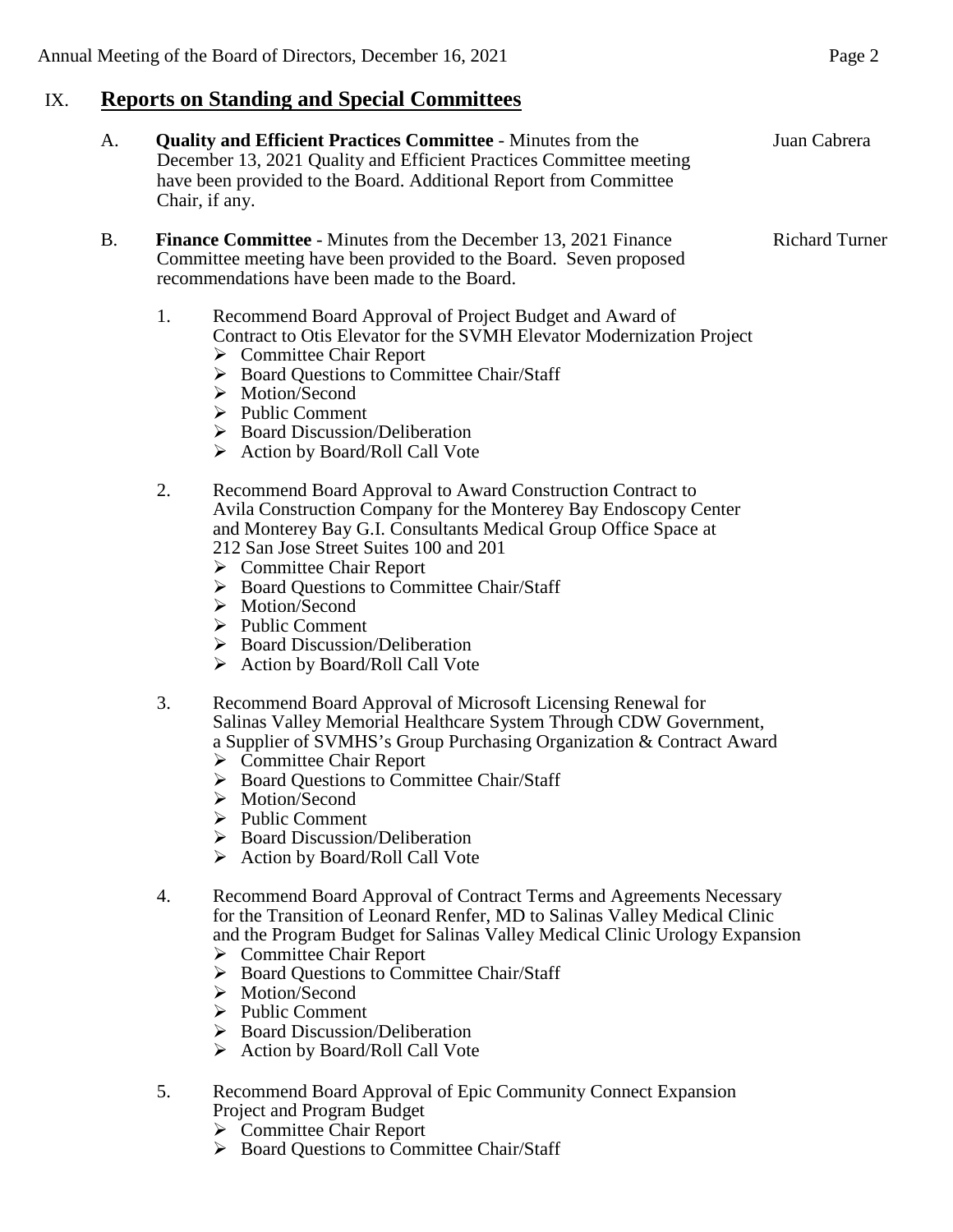- > Motion/Second
- $\triangleright$  Public Comment
- $\triangleright$  Board Discussion/Deliberation
- $\triangleright$  Action by Board/Roll Call Vote
- 6. Recommend Board for Approval of Grant to Aspire Health Plan for 2022 Community Benefit Activities
	- $\triangleright$  Committee Chair Report
	- $\triangleright$  Board Questions to Committee Chair/Staff
	- > Motion/Second
	- $\triangleright$  Public Comment
	- $\triangleright$  Board Discussion/Deliberation
	- $\triangleright$  Action by Board/Roll Call Vote
- 7. Recommend Board Approval of Terms for Central Coast Management Services Organization Participation in Quality Incentive Pool Program Funding
	- **►** Committee Chair Report
	- $\triangleright$  Board Questions to Committee Chair/Staff
	- > Motion/Second
	- $\triangleright$  Public Comment
	- $\triangleright$  Board Discussion/Deliberation
	- $\triangleright$  Action by Board/Roll Call Vote
- C. **Personnel, Pension and Investment Committee –** Minutes from the Regina M. Gage December 14, 2021 Personnel, Pension and Investment Committee meeting have been provided to the Board. Additional reports from Committee Chair, if any.

### D. **Corporate Compliance and Audit Committee –** Minutes from the Juan Cabrera December 14, 2021 Corporate Compliance and Audit Committee have been provided to the Board. Two proposed recommendations have been made to the Board.

- 1. Recommend Board Approval of the Years Ended June 30, 2021 and 2020 Audited Financial Statements for Salinas Valley Memorial Healthcare System
	- **►** Committee Chair Report
	- ▶ Board Ouestions to Committee Chair/Staff
	- > Motion/Second
	- $\triangleright$  Public Comment
	- $\triangleright$  Board Discussion/Deliberation
	- $\triangleright$  Action by Board/Roll Call Vote

### 2. Recommend Board Approval of the Years Ended December 31, 2020 and 2019 Audited Financial Statements for the Salinas Valley Memorial Healthcare District Employees' Pension Plan

- **►** Committee Chair Report
- ▶ Board Questions to Committee Chair/Staff
- > Motion/Second
- $\triangleright$  Public Comment
- $\triangleright$  Board Discussion/Deliberation
- $\triangleright$  Action by Board/Roll Call Vote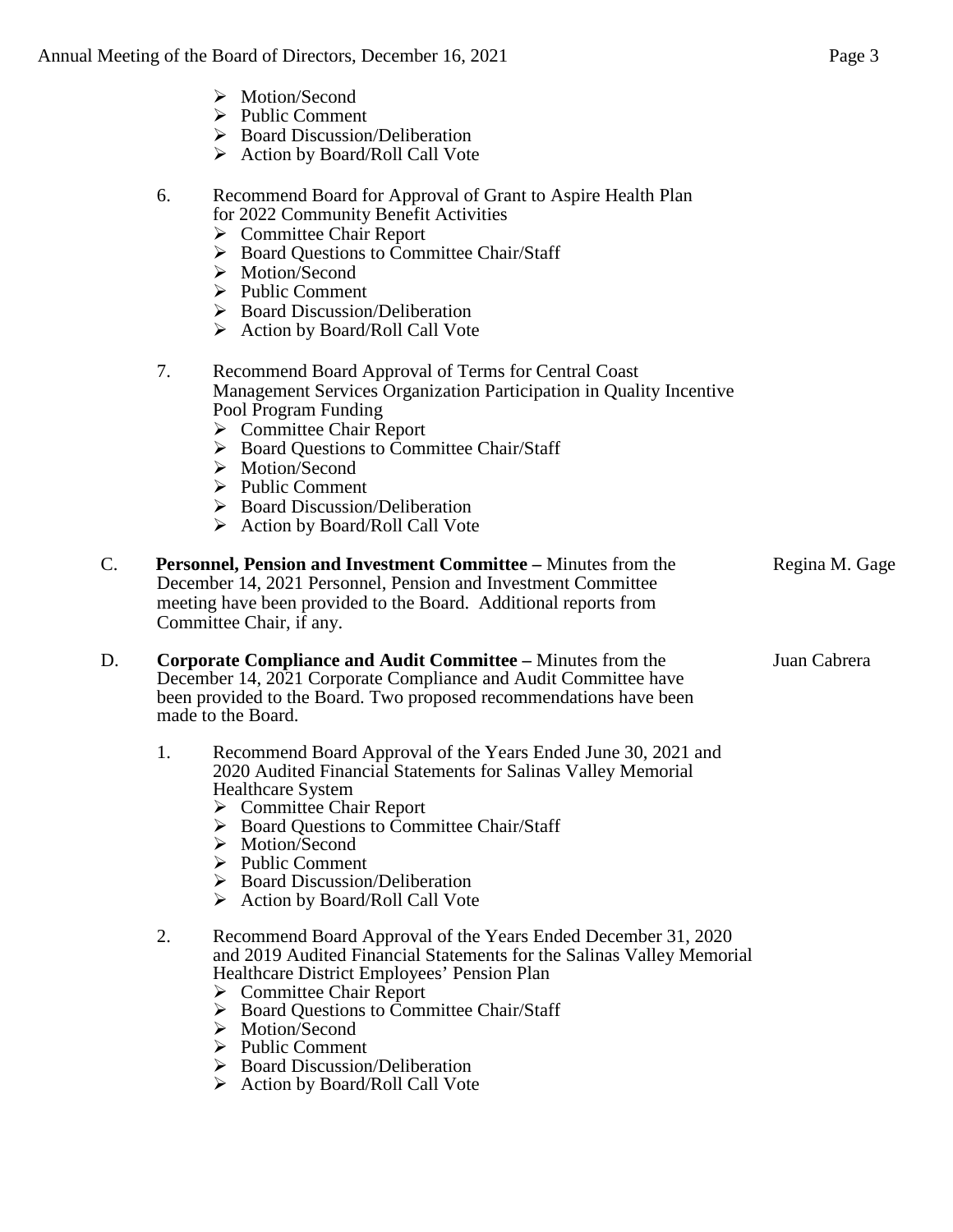# X. **Consider Approval of Terms and Conditions for a Limited** Allen Radner, MD, CMO **Liability Company Sale and Purchase Agreement of Apex** Clint Hoffman, CAO, **Medical Associates, LLC between Pinnacle Medical Group,** Physician Integration & **Inc. and Salinas Valley Memorial Healthcare System** Business Development <br>
Person by Allen Radner, MD, CMO / Clint Hoffman, CAO

- Report by Allen Radner, MD, CMO / Clint Hoffman, CAO
- Board Questions to Board President/Staff
- > Motion/Second
- $\triangleright$  Public Comment
- $\triangleright$  Board Discussion/Deliberation
- $\triangleright$  Action by Board/Roll Call Vote

# XI. **Consider Board Resolution No. 2021-07 Authorizing Execution** District Legal **& Delivery of a Loan and Security Agreement Promissory Note,** Counsel / **&** Certain Actions in Connection with the California Health Facilities Augustine Lopez, **Financing Authority Nondesignated Public Hospital Bridge Loan** CFO **Program**

- $\triangleright$  Report by District Legal Counsel / Augustine Lopez
- ▶ Board Ouestions to Board President/Staff
- > Motion/Second
- $\triangleright$  Public Comment
- ▶ Board Discussion/Deliberation
- $\triangleright$  Action by Board/Roll Call Vote

# XII. **Consider Board Resolution No. 2021-08 Proclaiming a Local** District Legal **Emergency, Ratifying the Proclamation of a State of Emergency by** Counsel **Governor's State of Emergency Declaration March 4, 2020, and Authorizing Remote Teleconference Meetings for the Period December 16, 2021 through January 31, 2022**

- **Report by District Legal Counsel**
- ▶ Board Questions to District Legal Counsel/Staff
- > Motion/Second
- $\triangleright$  Public Comment
- $\triangleright$  Board Discussion/Deliberation
- ▶ Action by Board/Roll Call Vote

XIII. **Consider Board Resolution No. 2021-09 Approving the Purchase** District Legal **of the Real Property Located at 110 East Romie Lane, Salinas, California and Authorizing the President/CEO to Execute Purchase Documents** 

- $\triangleright$  Report by District Legal Counsel
- ▶ Board Questions to District Legal Counsel/Staff
- > Motion/Second
- $\triangleright$  Public Comment
- Board Discussion/Deliberation
- Action by Board/Roll Call Vote

# XIV. **Report on Behalf of the Medical Executive Committee (MEC)** Theodore **Meeting of December 9, 2021, and Recommendations for Board** Kaczmar, Jr. M.D. **Approval of the following:**

A. From the Credentials Committee:

1. Credentials Committee Report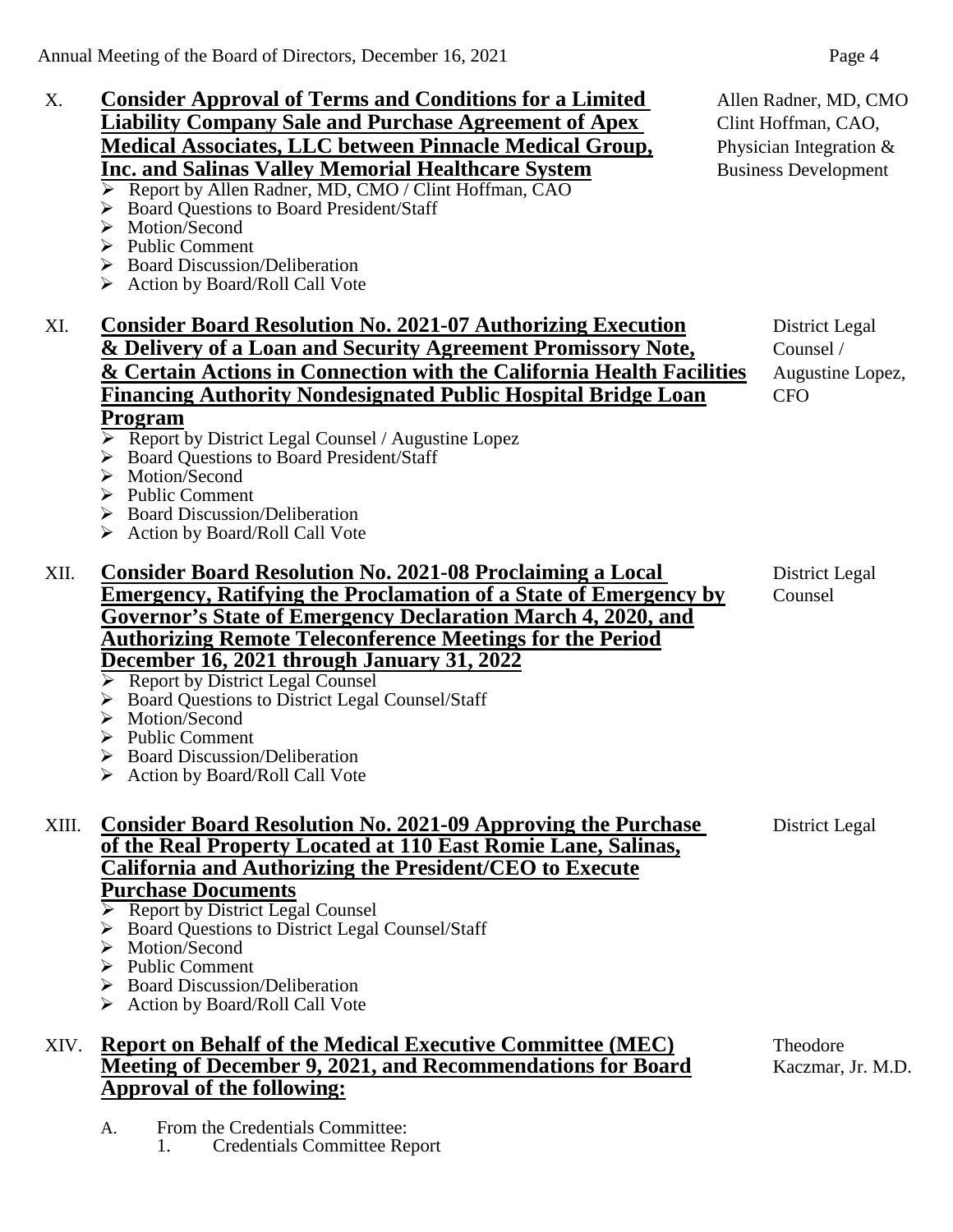- B. From the Interdisciplinary Practice Committee: 1. Interdisciplinary Practice Committee Report
- Chief of Staff Report
- $\triangleright$  Board Questions to Chief of Staff
- > Motion/Second
- $\triangleright$  Public Comment
- $\triangleright$  Board Discussion/Deliberation
- $\triangleright$  Action by Board/Roll Call Vote

#### XV. **Extended Closed Session** (if necessary) Board President

(See Attached Closed Session Sheet Information)

### XVI. **Adjournment** – The next Regular Meeting of the Board of Directors is scheduled for **Thursday, January 27, 2022,** at 4:00 p.m.

The complete Board packet including subsequently distributed materials and presentations is available at the Board Meeting and in the Human Resources Department of the District. All items appearing on the agenda are subject to action by the Board. Staff and Committee recommendations are subject to change by the Board. Notes: Requests for a disability related modification or accommodation, including auxiliary aids or services, in order to attend or participate in a meeting should be made to the Executive Assistant during regular business hours at 831-755-0741. Notification received 48 hours before the meeting will enable the District to make reasonable accommodations.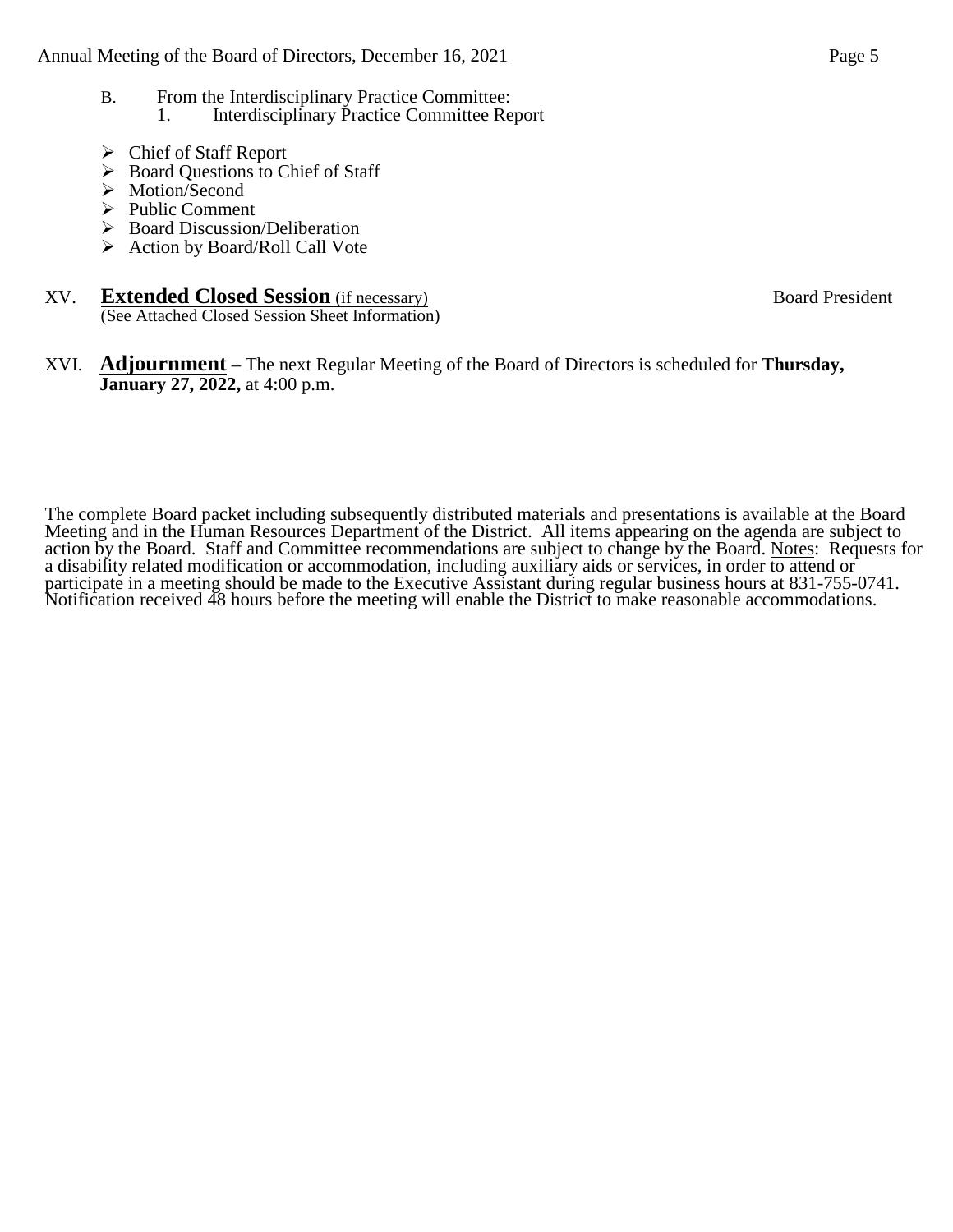### **SALINAS VALLEY MEMORIAL HEALTHCARE SYSTEM BOARD OF DIRECTORS AGENDA FOR CLOSED SESSION**

Pursuant to California Government Code Section 54954.2 and 54954.5, the board agenda may describe closed session agenda items as provided below. No legislative body or elected official shall be in violation of Section 54954.2 or 54956 if the closed session items are described in substantial compliance with Section 54954.5 of the Government Code.

# **CLOSED SESSION AGENDA ITEMS**

### **[ ] LICENSE/PERMIT DETERMINATION** (Government Code §54956.7) **Applicant(s)**: (Specify number of applicants)

### **[ ] CONFERENCE WITH REAL PROPERTY NEGOTIATORS** (Government Code §54956.8)

**Property:** (Specify street address, or if no street address, the parcel number or other unique reference, of the real property under negotiation): Agency negotiator: (Specify names of negotiators attending the closed session):

**Negotiating parties**: (Specify name of party (not agent): **Under negotiation:** (Specify whether instruction to negotiator will concern price, terms of payment, or both):

# **[ ] CONFERENCE WITH LEGAL COUNSEL-EXISTING LITIGATION**

(Government Code  $$54956.9(d)(1))$ )

**Name of case:** (Specify by reference to claimant's name, names of parties, case or claim numbers):

 $\overline{\phantom{0}}$ , or **Case name unspecified:** (Specify whether disclosure would jeopardize service of process or existing settlement negotiations):

### **[ ] CONFERENCE WITH LEGAL COUNSEL-ANTICIPATED LITIGATION** (Government Code §54956.9)

Significant exposure to litigation pursuant to Section 54956.9(d)(2) or (3) (Number of potential cases):

Additional information required pursuant to Section 54956.9(e):

Initiation of litigation pursuant to Section 54956.9(d)(4) (Number of potential cases):

### **[ ] LIABILITY CLAIMS**

(Government Code §54956.95)

**Claimant:** (Specify name unless unspecified pursuant to Section 54961):

**Agency claimed against**: (Specify name):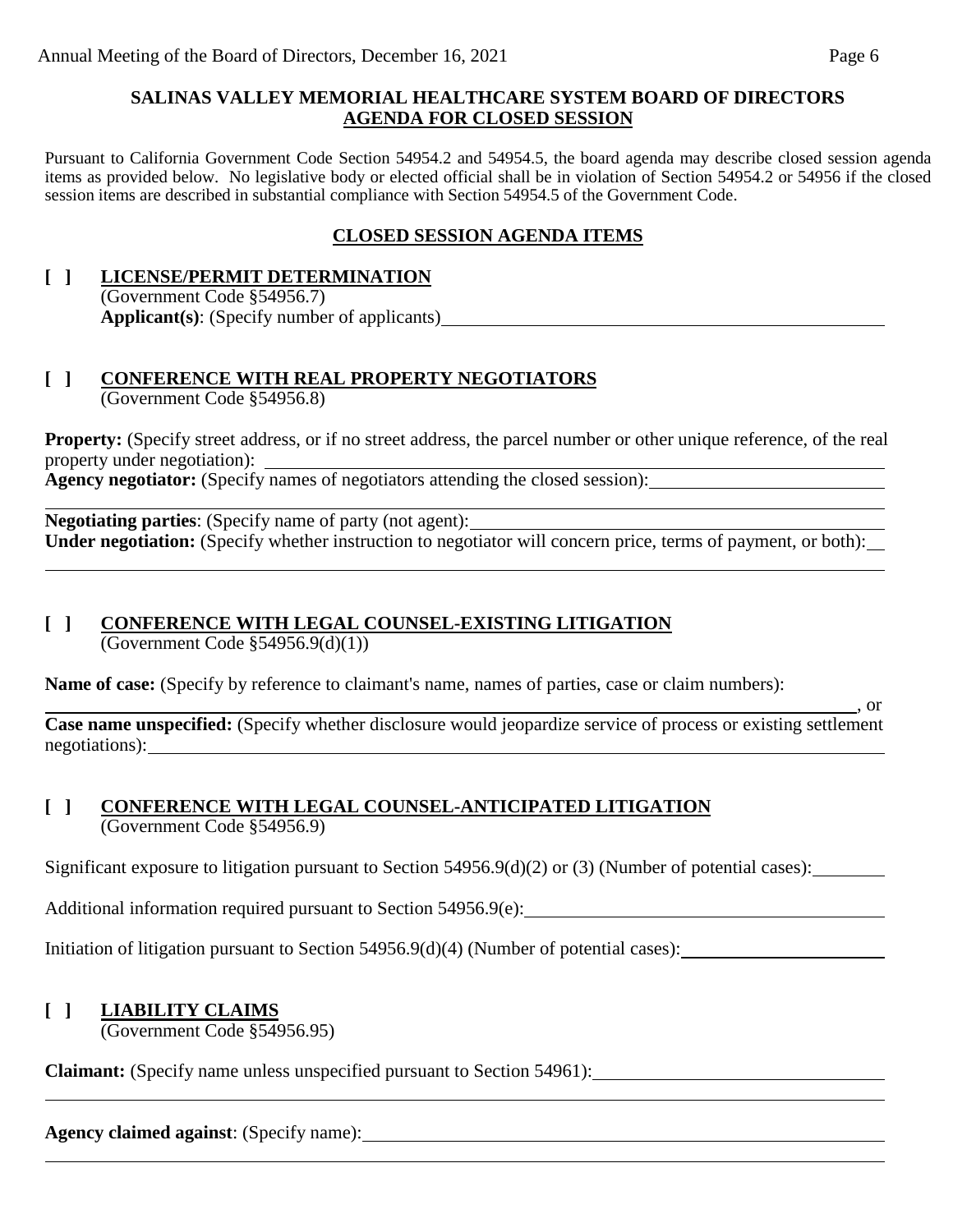## **[ ] THREAT TO PUBLIC SERVICES OR FACILITIES**

### (Government Code §54957)

**Consultation with**: (Specify name of law enforcement agency and title of officer):

# **[ ] PUBLIC EMPLOYEE APPOINTMENT**

(Government Code §54957)

**Title**: (Specify description of position to be filled):

# **[ ] PUBLIC EMPLOYMENT**

(Government Code §54957)

**Title:** (Specify description of position to be filled):

# **[ ] PUBLIC EMPLOYEE PERFORMANCE EVALUATION**

(Government Code §54957)

**Title:** (Specify position title of employee being reviewed):

# **[ ] PUBLIC EMPLOYEE DISCIPLINE/DISMISSAL/RELEASE**

(Government Code §54957)

(No additional information is required in connection with a closed session to consider discipline, dismissal, or release of a public employee. Discipline includes potential reduction of compensation.)

# **[ X ] CONFERENCE WITH LABOR NEGOTIATOR**

(Government Code §54957.6)

**Agency designated representative:** (Specify name of designated representatives attending the closed session): Pete Delgado estableceu estableceu estableceu estableceu estableceu estableceu estableceu estableceu establece

**Employee organization**: (Specify name of organization representing employee or employees in question): National Union of Healthcare Workers, California Nurses Association, Local 39, ESC Local 20, or

**Unrepresented employee**: (Specify position title of unrepresented employee who is the subject of the negotiations):

# **[ ] CASE REVIEW/PLANNING**

(Government Code §54957.8)

(No additional information is required to consider case review or planning.)